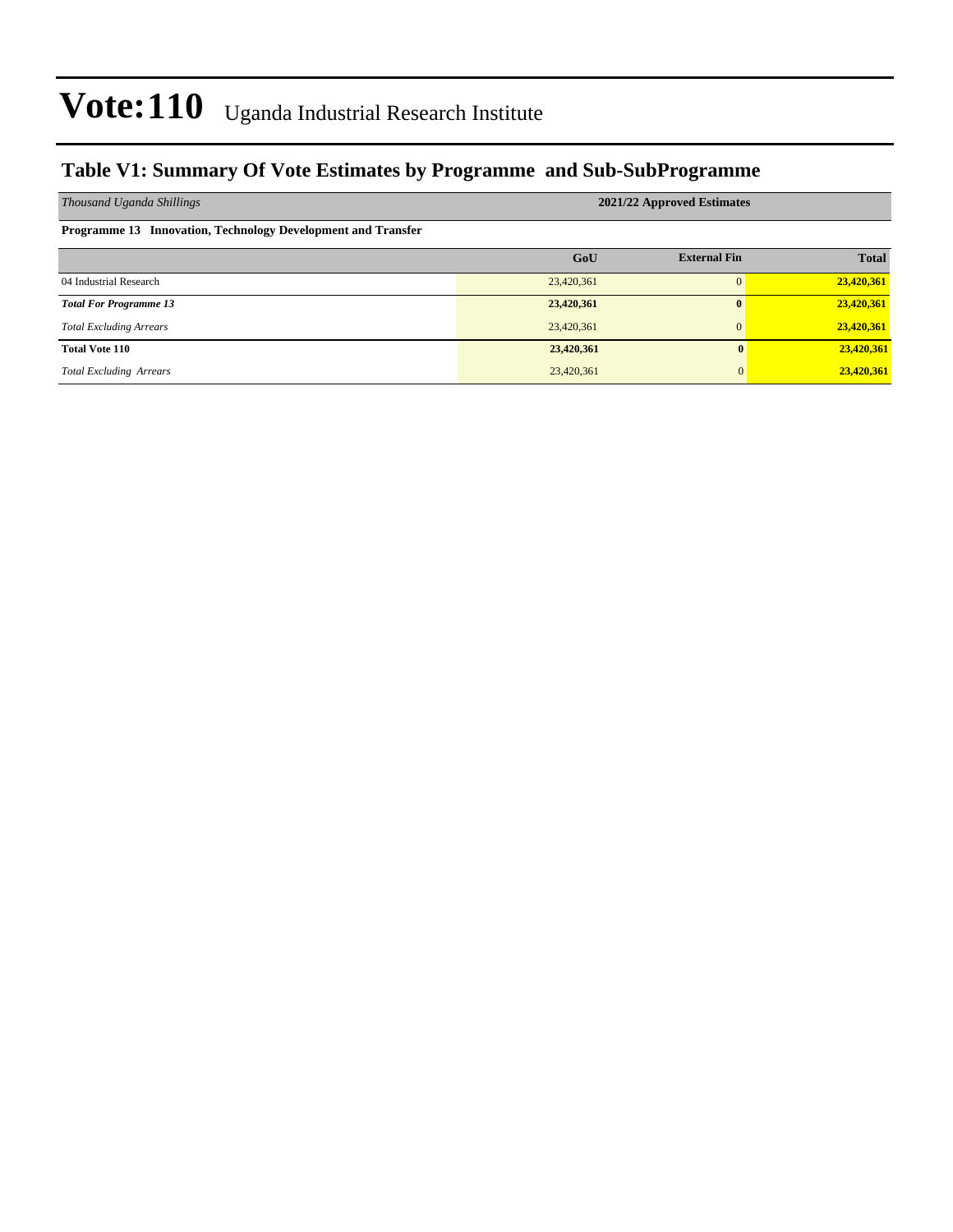### **Table V2: Summary Of Vote Estimates by Sub-SubProgramme,Department and Project**

| Thousand Uganda Shillings                                                 |                  | 2020/21 Approved Budget |                | 2021/22 Approved Estimates |             |                               |              |
|---------------------------------------------------------------------------|------------------|-------------------------|----------------|----------------------------|-------------|-------------------------------|--------------|
| <b>Sub-SubProgramme 04 Industrial Research</b>                            |                  |                         |                |                            |             |                               |              |
| <b>Recurrent Budget Estimates</b>                                         | <b>Wage</b>      | <b>Non-Wage</b>         | <b>AIA</b>     | <b>Total</b>               | <b>Wage</b> | <b>Non-Wage</b>               | <b>Total</b> |
| 01 Headquarters                                                           | 6,326,400        | 12,204,191              | $\mathbf{0}$   | 18,530,592                 | 6,326,400   | 11,597,961                    | 17,924,361   |
| <b>Total Recurrent Budget Estimates for Sub-</b><br><b>SubProgramme</b>   | 6,326,400        | 12,204,191              | $\bf{0}$       | 18,530,592                 | 6,326,400   | 11,597,961                    | 17,924,361   |
| Development Budget Estimates                                              | <b>GoU</b> Dev't | <b>External Fin</b>     | <b>AIA</b>     | <b>Total</b>               |             | <b>GoU Dev't External Fin</b> | <b>Total</b> |
| 1598 Retooling of Uganda Industrial Research Institute                    | 5,496,000        | $\mathbf{0}$            | $\mathbf{0}$   | 5,496,000                  | 5,496,000   | $\overline{0}$                | 5,496,000    |
| <b>Total Development Budget Estimates for Sub-</b><br><b>SubProgramme</b> | 5,496,000        | $\bf{0}$                | $\bf{0}$       | 5,496,000                  | 5,496,000   | $\bf{0}$                      | 5,496,000    |
|                                                                           | GoU              | <b>External Fin</b>     | <b>AIA</b>     | <b>Total</b>               | GoU         | <b>External Fin</b>           | <b>Total</b> |
| <b>Total For Sub-SubProgramme 04</b>                                      | 24,026,592       | $\mathbf{0}$            | $\bf{0}$       | 24,026,592                 | 23,420,361  | $\bf{0}$                      | 23,420,361   |
| <b>Total Excluding Arrears</b>                                            | 23,420,361       | $\mathbf{0}$            | $\mathbf{0}$   | 23,420,361                 | 23,420,361  | $\overline{0}$                | 23,420,361   |
| <b>Total Vote 110</b>                                                     | 24,026,592       | 0                       | $\bf{0}$       | 24,026,592                 | 23,420,361  | $\bf{0}$                      | 23,420,361   |
| <b>Total Excluding Arrears</b>                                            | 23,420,361       | $\boldsymbol{0}$        | $\overline{0}$ | 23,420,361                 | 23,420,361  | $\mathbf{0}$                  | 23,420,361   |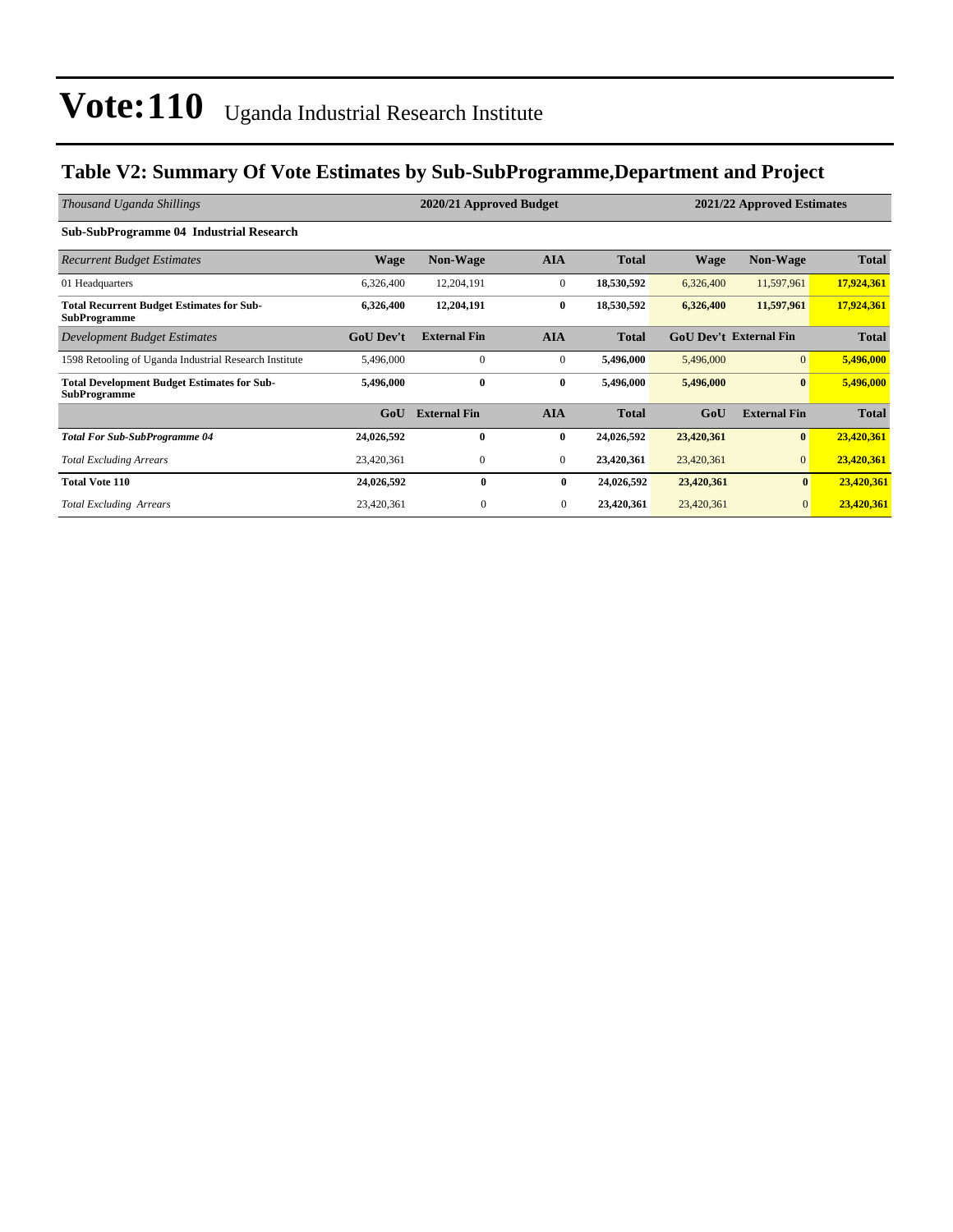### **Table V3: Summary Vote Estimates by Item**

| Thousand Uganda Shillings                                   |            | 2020/21 Approved Budget |                  |            | 2021/22 Approved Estimates |                     |               |
|-------------------------------------------------------------|------------|-------------------------|------------------|------------|----------------------------|---------------------|---------------|
|                                                             | GoU        | <b>External Fin</b>     | AIA              | Total      | GoU                        | <b>External Fin</b> | <b>Total</b>  |
| <b>Employees, Goods and Services (Outputs Provided)</b>     | 17,924,361 | $\bf{0}$                | $\boldsymbol{0}$ | 17,924,361 | 17,924,361                 | $\bf{0}$            | 17,924,361    |
| 211102 Contract Staff Salaries                              | 6,326,400  | $\bf{0}$                | $\bf{0}$         | 6,326,400  | 6,326,400                  | $\bf{0}$            | 6,326,400     |
| 211103 Allowances (Inc. Casuals, Temporary)                 | 220,750    | $\bf{0}$                | $\bf{0}$         | 220,750    | 220,750                    | $\bf{0}$            | 220,750       |
| 212101 Social Security Contributions                        | 632,640    | 0                       | $\bf{0}$         | 632,640    | 632,640                    | $\bf{0}$            | 632,640       |
| 213001 Medical expenses (To employees)                      | 1,129,497  | $\bf{0}$                | $\bf{0}$         | 1,129,497  | 1,000,000                  | $\bf{0}$            | 1,000,000     |
| 213002 Incapacity, death benefits and funeral expenses      | 10,000     | $\bf{0}$                | $\bf{0}$         | 10,000     | 15,000                     | $\bf{0}$            | <b>15,000</b> |
| 213004 Gratuity Expenses                                    | 1,592,899  | $\bf{0}$                | $\bf{0}$         | 1,592,899  | 1,592,899                  | $\bf{0}$            | 1,592,899     |
| 221001 Advertising and Public Relations                     | 25,000     | $\bf{0}$                | $\bf{0}$         | 25,000     | 40,000                     | $\bf{0}$            | 40,000        |
| 221002 Workshops and Seminars                               | 20,000     | $\bf{0}$                | $\bf{0}$         | 20,000     | $\bf{0}$                   | $\bf{0}$            | $\bf{0}$      |
| 221003 Staff Training                                       | 415,000    | $\bf{0}$                | $\bf{0}$         | 415,000    | 500,000                    | $\bf{0}$            | 500,000       |
| 221004 Recruitment Expenses                                 | 16,000     | $\bf{0}$                | $\bf{0}$         | 16,000     | 16,000                     | $\bf{0}$            | 16,000        |
| 221005 Hire of Venue (chairs, projector, etc)               | 6,000      | $\bf{0}$                | $\bf{0}$         | 6,000      | 12,000                     | $\bf{0}$            | 12,000        |
| 221008 Computer supplies and Information Technology<br>(TT) | 80,000     | $\bf{0}$                | $\bf{0}$         | 80,000     | 20,000                     | $\boldsymbol{0}$    | 20,000        |
| 221009 Welfare and Entertainment                            | 301,030    | $\bf{0}$                | $\bf{0}$         | 301,030    | 700,000                    | $\bf{0}$            | 700,000       |
| 221011 Printing, Stationery, Photocopying and Binding       | 83,500     | $\bf{0}$                | $\bf{0}$         | 83,500     | 83,499                     | $\bf{0}$            | 83,499        |
| 221012 Small Office Equipment                               | 67,867     | $\bf{0}$                | $\bf{0}$         | 67,867     | 67,867                     | $\bf{0}$            | 67,867        |
| 221017 Subscriptions                                        | 26,000     | $\bf{0}$                | $\bf{0}$         | 26,000     | 36,000                     | $\bf{0}$            | 36,000        |
| 222001 Telecommunications                                   | 35,000     | $\bf{0}$                | $\bf{0}$         | 35,000     | 35,000                     | $\bf{0}$            | 35,000        |
| 222002 Postage and Courier                                  | 8,000      | $\bf{0}$                | $\bf{0}$         | 8,000      | 10,000                     | $\bf{0}$            | 10,000        |
| 222003 Information and communications technology<br>(ICT)   | 330,000    | $\bf{0}$                | $\bf{0}$         | 330,000    | 250,000                    | $\bf{0}$            | 250,000       |
| 223001 Property Expenses                                    | 57,000     | $\bf{0}$                | $\bf{0}$         | 57,000     | 100,000                    | $\bf{0}$            | 100,000       |
| 223002 Rates                                                | 8,734      | $\bf{0}$                | $\bf{0}$         | 8,734      | 8,734                      | $\bf{0}$            | 8,734         |
| 223004 Guard and Security services                          | 182,000    | $\bf{0}$                | $\bf{0}$         | 182,000    | 200,000                    | $\bf{0}$            | 200,000       |
| 223005 Electricity                                          | 1,264,250  | $\bf{0}$                | $\bf{0}$         | 1,264,250  | 1,000,000                  | $\bf{0}$            | 1,000,000     |
| 223006 Water                                                | 474,000    | $\bf{0}$                | $\bf{0}$         | 474,000    | 474,000                    | $\bf{0}$            | 474,000       |
| 223007 Other Utilities- (fuel, gas, firewood, charcoal)     | 190,000    | $\bf{0}$                | $\bf{0}$         | 190,000    | 300,000                    | $\bf{0}$            | 300,000       |
| 224004 Cleaning and Sanitation                              | 180,000    | $\bf{0}$                | $\bf{0}$         | 180,000    | 200,000                    | $\bf{0}$            | 200,000       |
| 224005 Uniforms, Beddings and Protective Gear               | 145,000    | $\bf{0}$                | $\bf{0}$         | 145,000    | 145,000                    | $\bf{0}$            | 145,000       |
| 224006 Agricultural Supplies                                | 350,000    | $\bf{0}$                | $\bf{0}$         | 350,000    | 457,000                    | $\bf{0}$            | 457,000       |
| 225001 Consultancy Services- Short term                     | 60,000     | $\bf{0}$                | $\bf{0}$         | 60,000     | 40,000                     | $\bf{0}$            | 40,000        |
| 225002 Consultancy Services-Long-term                       | 100,000    | $\bf{0}$                | $\bf{0}$         | 100,000    | 60,000                     | $\bf{0}$            | 60,000        |
| 226001 Insurances                                           | 86,000     | $\bf{0}$                | $\bf{0}$         | 86,000     | 200,000                    | $\bf{0}$            | 200,000       |
| 227001 Travel inland                                        | 145,000    | $\bf{0}$                | $\bf{0}$         | 145,000    | 220,000                    | $\bf{0}$            | 220,000       |
| 227002 Travel abroad                                        | 189,200    | $\bf{0}$                | $\bf{0}$         | 189,200    | 440,000                    | $\bf{0}$            | 440,000       |
| 227003 Carriage, Haulage, Freight and transport hire        | 10,000     | $\bf{0}$                | $\bf{0}$         | 10,000     | 10,000                     | $\bf{0}$            | 10,000        |
| 227004 Fuel, Lubricants and Oils                            | 220,000    | $\bf{0}$                | $\bf{0}$         | 220,000    | 450,000                    | $\bf{0}$            | 450,000       |
| 228001 Maintenance - Civil                                  | 572,072    | $\bf{0}$                | $\bf{0}$         | 572,072    | 797,049                    | $\bf{0}$            | 797,049       |
| 228002 Maintenance - Vehicles                               | 186,000    | $\bf{0}$                | $\bf{0}$         | 186,000    | 350,000                    | $\bf{0}$            | 350,000       |
| 228003 Maintenance - Machinery, Equipment &<br>Furniture    | 1,165,000  | $\bf{0}$                | $\bf{0}$         | 1,165,000  | 900,000                    | $\bf{0}$            | 900,000       |
| 228004 Maintenance - Other                                  | 1,000,000  | $\boldsymbol{0}$        | $\bf{0}$         | 1,000,000  | $\pmb{0}$                  | $\bf{0}$            | $\bf{0}$      |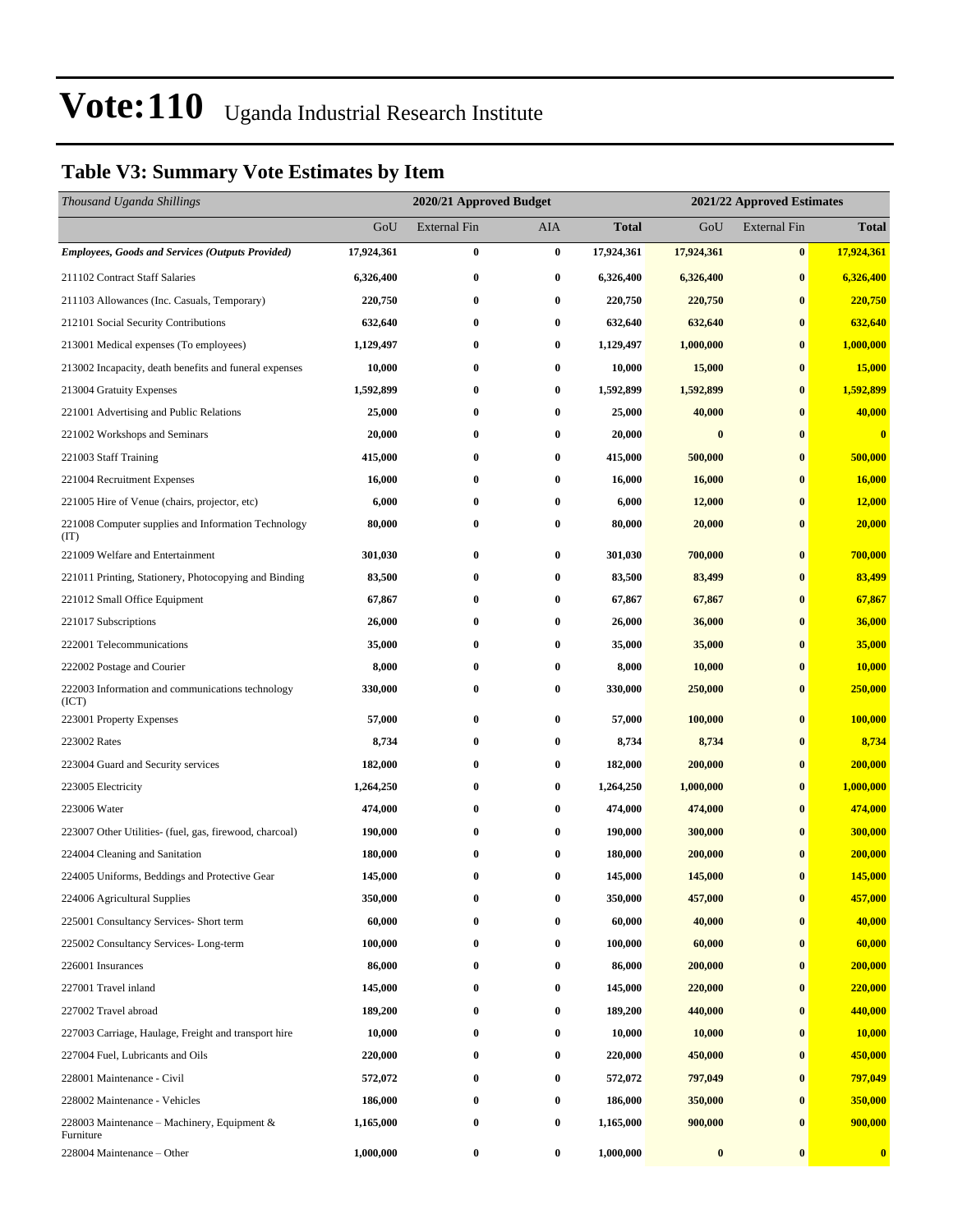| 282104 Compensation to 3rd Parties     | 14,523     | $\bf{0}$     | $\bf{0}$       | 14,523     | 14,523     | $\bf{0}$       | 14,523                  |
|----------------------------------------|------------|--------------|----------------|------------|------------|----------------|-------------------------|
| <b>Investment</b> (Capital Purchases)  | 5,496,000  | $\bf{0}$     | $\bf{0}$       | 5,496,000  | 5,496,000  | $\bf{0}$       | 5,496,000               |
| 312101 Non-Residential Buildings       | 400,000    | $\bf{0}$     | $\bf{0}$       | 400,000    | 500,000    | $\mathbf{0}$   | 500,000                 |
| 312201 Transport Equipment             | 790,000    | $\bf{0}$     | $\bf{0}$       | 790,000    | $\bf{0}$   | $\bf{0}$       | $\mathbf{0}$            |
| 312202 Machinery and Equipment         | 3,413,500  | $\bf{0}$     | $\bf{0}$       | 3,413,500  | 3,666,000  | $\mathbf{0}$   | 3,666,000               |
| 312203 Furniture & Fixtures            | 80,000     | $\bf{0}$     | $\bf{0}$       | 80,000     | 80,000     | $\bf{0}$       | 80,000                  |
| 312213 ICT Equipment                   | 700,000    | $\bf{0}$     | $\bf{0}$       | 700,000    | 250,000    | $\bf{0}$       | 250,000                 |
| 312214 Laboratory Equipments           | 112,500    | $\bf{0}$     | $\bf{0}$       | 112,500    | 300,000    | $\mathbf{0}$   | 300,000                 |
| 314201 Materials and supplies          | $\bf{0}$   | $\bf{0}$     | $\bf{0}$       | $\bf{0}$   | 700,000    | $\bf{0}$       | 700,000                 |
| <b>Arrears</b>                         | 606,230    | $\bf{0}$     | $\bf{0}$       | 606,230    | $\bf{0}$   | $\mathbf{0}$   | $\overline{\mathbf{0}}$ |
| 321612 Water arrears (Budgeting)       | 62,258     | $\bf{0}$     | $\bf{0}$       | 62,258     | $\bf{0}$   | $\mathbf{0}$   | $\overline{\mathbf{0}}$ |
| 321614 Electricity arrears (Budgeting) | 543,972    | $\bf{0}$     | $\bf{0}$       | 543,972    | $\bf{0}$   | $\bf{0}$       | $\bf{0}$                |
| <b>Grand Total Vote 110</b>            | 24,026,592 | $\bf{0}$     | $\bf{0}$       | 24,026,592 | 23,420,361 | $\mathbf{0}$   | 23,420,361              |
| <b>Total Excluding Arrears</b>         | 23,420,361 | $\mathbf{0}$ | $\overline{0}$ | 23,420,361 | 23,420,361 | $\overline{0}$ | 23,420,361              |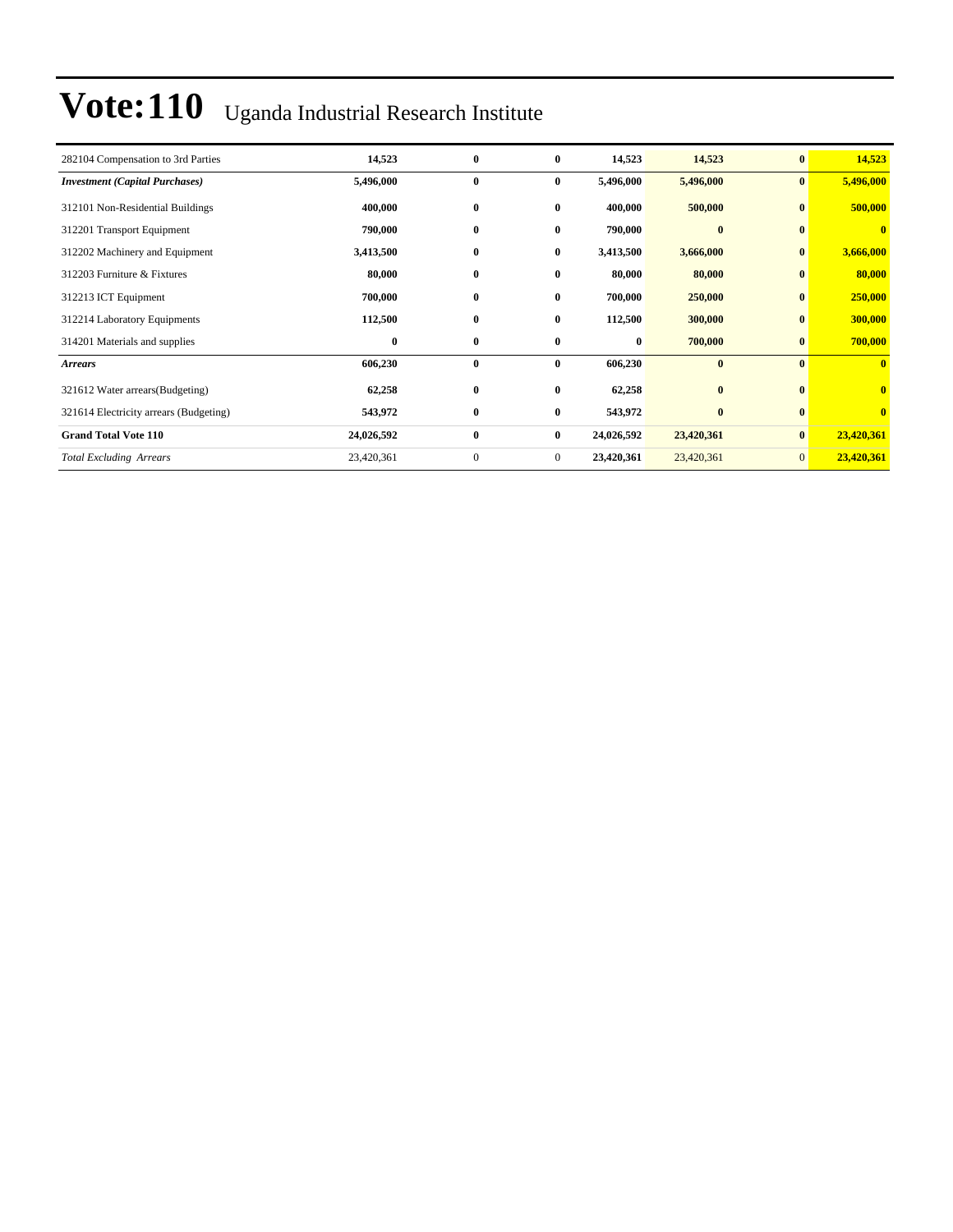#### **Table V4: Detailed Estimates by Sub-SubProgramme, Department,Project and Budget Output and Item**

#### *Sub-SubProgrammme 04 Industrial Research*

*Recurrent Budget Estimates*

#### **Department 01 Headquarters**

| Thousand Uganda Shillings                                      |                  | 2020/21 Approved Budget |                  |              | 2021/22 Approved Estimates |                |                |
|----------------------------------------------------------------|------------------|-------------------------|------------------|--------------|----------------------------|----------------|----------------|
| <b>Outputs Provided</b>                                        | Wage             | Non Wage                | AIA              | <b>Total</b> | Wage                       | Non Wage       | <b>Total</b>   |
| <b>Budget Output 180401 Administation and Support Services</b> |                  |                         |                  |              |                            |                |                |
| 211102 Contract Staff Salaries                                 | 6,326,400        | $\boldsymbol{0}$        | $\mathbf{0}$     | 6,326,400    | 6,326,400                  | $\mathbf{0}$   | 6,326,400      |
| 211103 Allowances (Inc. Casuals, Temporary)                    | $\boldsymbol{0}$ | 60,750                  | $\boldsymbol{0}$ | 60,750       | $\boldsymbol{0}$           | 60,750         | 60,750         |
| 212101 Social Security Contributions                           | $\boldsymbol{0}$ | 472,015                 | $\mathbf{0}$     | 472,015      | $\boldsymbol{0}$           | 472,015        | 472,015        |
| 213001 Medical expenses (To employees)                         | $\boldsymbol{0}$ | 649,497                 | $\boldsymbol{0}$ | 649,497      | $\mathbf{0}$               | 520,000        | 520,000        |
| 213002 Incapacity, death benefits and funeral expenses         | $\mathbf{0}$     | 10,000                  | $\mathbf{0}$     | 10,000       | $\boldsymbol{0}$           | 15,000         | 15,000         |
| 213004 Gratuity Expenses                                       | $\boldsymbol{0}$ | 1,000,706               | $\mathbf{0}$     | 1,000,706    | $\boldsymbol{0}$           | 1,000,706      | 1,000,706      |
| 221001 Advertising and Public Relations                        | $\boldsymbol{0}$ | 25,000                  | $\mathbf{0}$     | 25,000       | $\boldsymbol{0}$           | 40,000         | 40,000         |
| 221002 Workshops and Seminars                                  | $\boldsymbol{0}$ | 20,000                  | $\mathbf{0}$     | 20,000       | $\boldsymbol{0}$           | $\overline{0}$ | $\bf{0}$       |
| 221003 Staff Training                                          | $\boldsymbol{0}$ | 100,000                 | $\boldsymbol{0}$ | 100,000      | $\mathbf{0}$               | 185,000        | 185,000        |
| 221004 Recruitment Expenses                                    | $\mathbf{0}$     | 16,000                  | $\boldsymbol{0}$ | 16,000       | $\boldsymbol{0}$           | 16,000         | 16,000         |
| 221005 Hire of Venue (chairs, projector, etc)                  | $\boldsymbol{0}$ | $\boldsymbol{0}$        | $\boldsymbol{0}$ | $\bf{0}$     | $\boldsymbol{0}$           | 6,000          | 6,000          |
| 221008 Computer supplies and Information Technology (IT)       | $\boldsymbol{0}$ | 80,000                  | $\boldsymbol{0}$ | 80,000       | $\boldsymbol{0}$           | 20,000         | 20,000         |
| 221009 Welfare and Entertainment                               | $\boldsymbol{0}$ | 231,030                 | $\mathbf{0}$     | 231,030      | $\boldsymbol{0}$           | 630,000        | 630,000        |
| 221011 Printing, Stationery, Photocopying and Binding          | $\boldsymbol{0}$ | 25,500                  | $\mathbf{0}$     | 25,500       | $\mathbf{0}$               | 25,500         | 25,500         |
| 221012 Small Office Equipment                                  | $\mathbf{0}$     | 67,867                  | $\boldsymbol{0}$ | 67,867       | $\boldsymbol{0}$           | 67,867         | 67,867         |
| 221017 Subscriptions                                           | $\boldsymbol{0}$ | 8,000                   | $\boldsymbol{0}$ | 8,000        | $\boldsymbol{0}$           | 18,000         | 18,000         |
| 222001 Telecommunications                                      | $\boldsymbol{0}$ | 35,000                  | $\boldsymbol{0}$ | 35,000       | $\boldsymbol{0}$           | 35,000         | 35,000         |
| 222002 Postage and Courier                                     | $\boldsymbol{0}$ | 8,000                   | $\boldsymbol{0}$ | 8,000        | $\boldsymbol{0}$           | 10,000         | 10,000         |
| 222003 Information and communications technology (ICT)         | $\boldsymbol{0}$ | 330,000                 | $\boldsymbol{0}$ | 330,000      | $\mathbf{0}$               | 250,000        | 250,000        |
| 223001 Property Expenses                                       | $\boldsymbol{0}$ | 47,000                  | $\mathbf{0}$     | 47,000       | $\boldsymbol{0}$           | 90,000         | 90,000         |
| 223002 Rates                                                   | $\boldsymbol{0}$ | 4,000                   | $\mathbf{0}$     | 4,000        | $\boldsymbol{0}$           | 4,000          | 4,000          |
| 223004 Guard and Security services                             | $\boldsymbol{0}$ | 92,000                  | $\boldsymbol{0}$ | 92,000       | $\boldsymbol{0}$           | 110,000        | <b>110,000</b> |
| 223005 Electricity                                             | $\boldsymbol{0}$ | 700,000                 | $\mathbf{0}$     | 700,000      | $\boldsymbol{0}$           | 435,750        | 435,750        |
| 223006 Water                                                   | $\boldsymbol{0}$ | 360,000                 | $\boldsymbol{0}$ | 360,000      | $\mathbf{0}$               | 360,000        | 360,000        |
| 223007 Other Utilities- (fuel, gas, firewood, charcoal)        | $\mathbf{0}$     | 40,000                  | $\mathbf{0}$     | 40,000       | $\boldsymbol{0}$           | 150,000        | 150,000        |
| 224004 Cleaning and Sanitation                                 | $\boldsymbol{0}$ | 110,000                 | $\mathbf{0}$     | 110,000      | $\boldsymbol{0}$           | 130,000        | 130,000        |
| 224005 Uniforms, Beddings and Protective Gear                  | $\boldsymbol{0}$ | 100,000                 | $\mathbf{0}$     | 100,000      | $\mathbf{0}$               | 100,000        | <b>100,000</b> |
| 224006 Agricultural Supplies                                   | $\boldsymbol{0}$ | 100,000                 | $\boldsymbol{0}$ | 100,000      | $\boldsymbol{0}$           | 207,000        | 207,000        |
| 225001 Consultancy Services- Short term                        | $\boldsymbol{0}$ | 60,000                  | $\boldsymbol{0}$ | 60,000       | $\boldsymbol{0}$           | 40,000         | 40,000         |
| 225002 Consultancy Services-Long-term                          | $\boldsymbol{0}$ | 100,000                 | $\boldsymbol{0}$ | 100,000      | $\boldsymbol{0}$           | 60,000         | 60,000         |
| 226001 Insurances                                              | $\boldsymbol{0}$ | 86,000                  | $\boldsymbol{0}$ | 86,000       | $\boldsymbol{0}$           | 200,000        | 200,000        |
| 227001 Travel inland                                           | $\mathbf{0}$     | 125,000                 | $\boldsymbol{0}$ | 125,000      | $\boldsymbol{0}$           | 100,000        | 100,000        |
| 227002 Travel abroad                                           | $\boldsymbol{0}$ | 149,200                 | $\boldsymbol{0}$ | 149,200      | $\boldsymbol{0}$           | 187,045        | 187,045        |
| 227003 Carriage, Haulage, Freight and transport hire           | $\boldsymbol{0}$ | 10,000                  | $\boldsymbol{0}$ | 10,000       | $\boldsymbol{0}$           | 10,000         | 10,000         |
| 227004 Fuel, Lubricants and Oils                               | $\boldsymbol{0}$ | 160,000                 | $\mathbf{0}$     | 160,000      | $\mathbf{0}$               | 0              | $\mathbf{0}$   |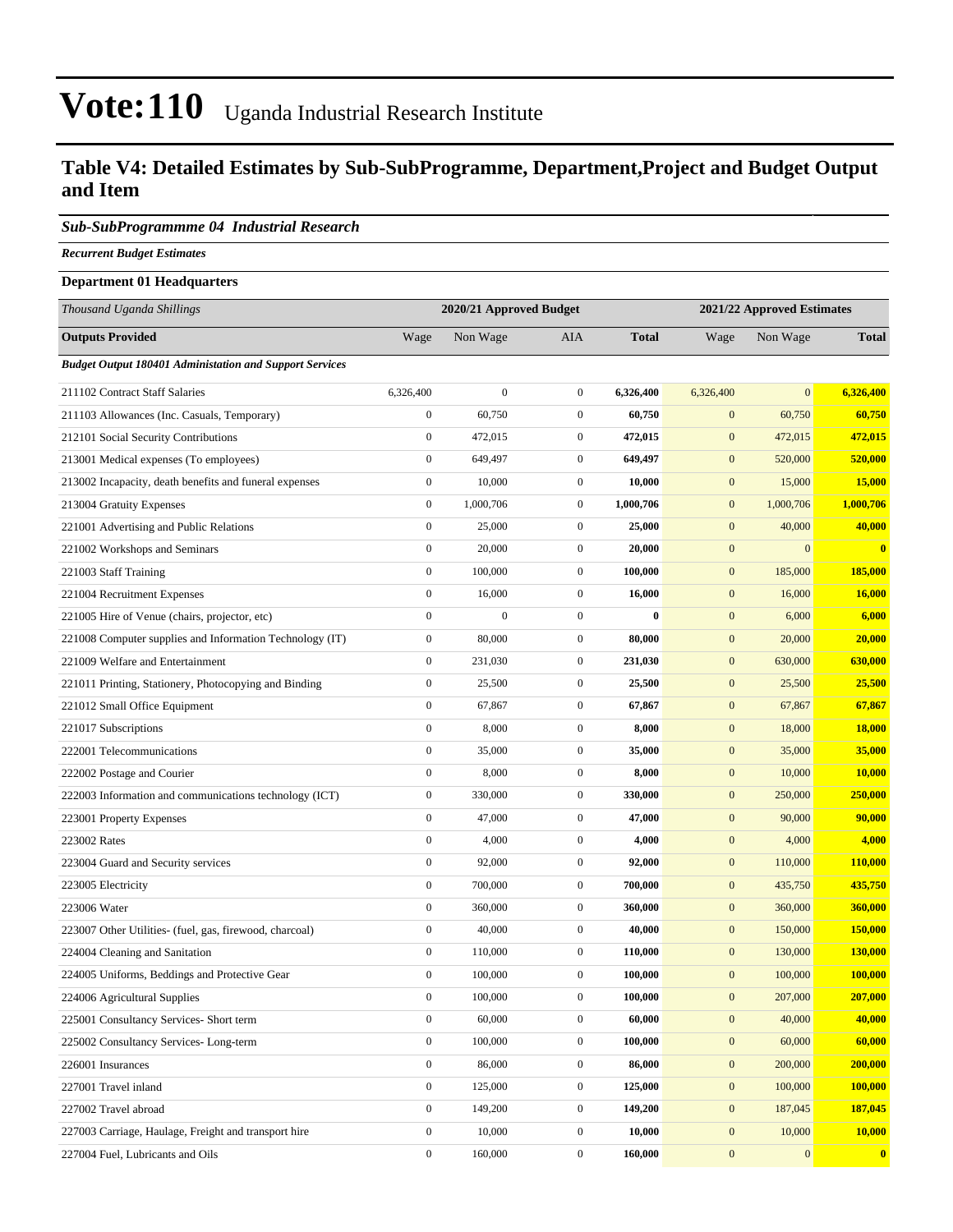| 228001 Maintenance - Civil                                            | $\boldsymbol{0}$      | 95,068           | $\boldsymbol{0}$ | 95,068     | $\mathbf{0}$          | $\mathbf{0}$   | $\bf{0}$   |
|-----------------------------------------------------------------------|-----------------------|------------------|------------------|------------|-----------------------|----------------|------------|
| 228002 Maintenance - Vehicles                                         | $\mathbf{0}$          | 78,000           | $\overline{0}$   | 78,000     | $\mathbf{0}$          | $\overline{0}$ | $\bf{0}$   |
| 282104 Compensation to 3rd Parties                                    | $\boldsymbol{0}$      | 10,000           | $\mathbf{0}$     | 10,000     | $\boldsymbol{0}$      | 10,000         | 10,000     |
| <b>Total Cost of Budget Output 01</b>                                 | 6,326,400             | 5,565,633        | 0                | 11,892,033 | 6,326,400             | 5,565,633      | 11,892,033 |
| <b>Budget Output 180402 Research and Development</b>                  |                       |                  |                  |            |                       |                |            |
| 211103 Allowances (Inc. Casuals, Temporary)                           | $\boldsymbol{0}$      | 130,000          | $\overline{0}$   | 130,000    | $\mathbf{0}$          | 130,000        | 130,000    |
| 212101 Social Security Contributions                                  | $\boldsymbol{0}$      | 160,625          | $\overline{0}$   | 160,625    | $\mathbf{0}$          | 160,625        | 160,625    |
| 213001 Medical expenses (To employees)                                | $\boldsymbol{0}$      | 480,000          | $\mathbf{0}$     | 480,000    | $\mathbf{0}$          | 480,000        | 480,000    |
| 213004 Gratuity Expenses                                              | $\boldsymbol{0}$      | 592,193          | $\mathbf{0}$     | 592,193    | $\mathbf{0}$          | 592,193        | 592,193    |
| 221003 Staff Training                                                 | $\boldsymbol{0}$      | 285,000          | $\mathbf{0}$     | 285,000    | $\mathbf{0}$          | 285,000        | 285,000    |
| 221009 Welfare and Entertainment                                      | $\boldsymbol{0}$      | 70,000           | $\overline{0}$   | 70,000     | $\mathbf{0}$          | 70,000         | 70,000     |
| 221017 Subscriptions                                                  | $\boldsymbol{0}$      | 18,000           | $\overline{0}$   | 18,000     | $\mathbf{0}$          | 18,000         | 18,000     |
| 223002 Rates                                                          | $\boldsymbol{0}$      | 4,734            | $\overline{0}$   | 4,734      | $\mathbf{0}$          | 4,734          | 4,734      |
| 223004 Guard and Security services                                    | $\boldsymbol{0}$      | 40,000           | $\mathbf{0}$     | 40,000     | $\mathbf{0}$          | 40,000         | 40,000     |
| 223005 Electricity                                                    | $\boldsymbol{0}$      | 134,250          | $\mathbf{0}$     | 134,250    | $\mathbf{0}$          | 134,250        | 134,250    |
| 223006 Water                                                          | $\boldsymbol{0}$      | 24,000           | $\mathbf{0}$     | 24,000     | $\mathbf{0}$          | 24,000         | 24,000     |
| 224006 Agricultural Supplies                                          | $\boldsymbol{0}$      | 250,000          | $\overline{0}$   | 250,000    | $\mathbf{0}$          | 250,000        | 250,000    |
| 227001 Travel inland                                                  | $\mathbf{0}$          | $\boldsymbol{0}$ | $\overline{0}$   | $\bf{0}$   | $\mathbf{0}$          | 100,000        | 100,000    |
| 227002 Travel abroad                                                  | $\boldsymbol{0}$      | $\boldsymbol{0}$ | $\overline{0}$   | $\bf{0}$   | $\mathbf{0}$          | 212,955        | 212,955    |
| 227004 Fuel, Lubricants and Oils                                      | $\mathbf{0}$          | $\mathbf{0}$     | $\overline{0}$   | $\bf{0}$   | $\mathbf{0}$          | 192,045        | 192,045    |
| 228004 Maintenance – Other                                            | $\boldsymbol{0}$      | 505,000          | $\mathbf{0}$     | 505,000    | $\mathbf{0}$          | $\mathbf{0}$   | $\bf{0}$   |
| 282104 Compensation to 3rd Parties                                    | $\boldsymbol{0}$      | 4,523            | $\overline{0}$   | 4,523      | $\mathbf{0}$          | 4,523          | 4,523      |
| <b>Total Cost of Budget Output 02</b>                                 | $\boldsymbol{\theta}$ | 2,698,325        | 0                | 2,698,325  | $\boldsymbol{\theta}$ | 2,698,325      | 2,698,325  |
| <b>Budget Output 180403 Industrial and technological Incubation</b>   |                       |                  |                  |            |                       |                |            |
| 211103 Allowances (Inc. Casuals, Temporary)                           | $\boldsymbol{0}$      | 30,000           | $\overline{0}$   | 30,000     | $\mathbf{0}$          | 30,000         | 30,000     |
| 221003 Staff Training                                                 | $\boldsymbol{0}$      | 30,000           | $\overline{0}$   | 30,000     | $\boldsymbol{0}$      | 30,000         | 30,000     |
| 223001 Property Expenses                                              | $\boldsymbol{0}$      | 10,000           | $\mathbf{0}$     | 10,000     | $\mathbf{0}$          | 10,000         | 10,000     |
| 223004 Guard and Security services                                    | $\boldsymbol{0}$      | 50,000           | $\overline{0}$   | 50,000     | $\mathbf{0}$          | 50,000         | 50,000     |
| 223005 Electricity                                                    | $\boldsymbol{0}$      | 100,000          | $\overline{0}$   | 100,000    | $\mathbf{0}$          | 100,000        | 100,000    |
| 223006 Water                                                          | $\boldsymbol{0}$      | 50,000           | $\mathbf{0}$     | 50,000     | $\mathbf{0}$          | 50,000         | 50,000     |
| 223007 Other Utilities- (fuel, gas, firewood, charcoal)               | $\boldsymbol{0}$      | 40,000           | $\overline{0}$   | 40,000     | $\mathbf{0}$          | 40,000         | 40,000     |
| 227001 Travel inland                                                  | $\boldsymbol{0}$      | 20,000           | $\boldsymbol{0}$ | 20,000     | $\mathbf{0}$          | 20,000         | 20,000     |
| 227002 Travel abroad                                                  | $\boldsymbol{0}$      | 40,000           | $\boldsymbol{0}$ | 40,000     | $\mathbf{0}$          | 40,000         | 40,000     |
| 227004 Fuel, Lubricants and Oils                                      | $\boldsymbol{0}$      | 60,000           | $\boldsymbol{0}$ | 60,000     | $\mathbf{0}$          | 60,000         | 60,000     |
| 228001 Maintenance - Civil                                            | $\boldsymbol{0}$      | 18,033           | $\boldsymbol{0}$ | 18,033     | $\mathbf{0}$          | 18,033         | 18,033     |
| 228002 Maintenance - Vehicles                                         | $\boldsymbol{0}$      | 80,000           | $\boldsymbol{0}$ | 80,000     | $\boldsymbol{0}$      | 80,000         | 80,000     |
| <b>Total Cost of Budget Output 03</b>                                 | $\pmb{\theta}$        | 528,033          | 0                | 528,033    | $\pmb{\theta}$        | 528,033        | 528,033    |
| <b>Budget Output 180404 Model Value Addition Centre Establishment</b> |                       |                  |                  |            |                       |                |            |
| 223005 Electricity                                                    | $\boldsymbol{0}$      | 180,000          | $\boldsymbol{0}$ | 180,000    | $\mathbf{0}$          | 180,000        | 180,000    |
| 223006 Water                                                          | $\boldsymbol{0}$      | 40,000           | $\boldsymbol{0}$ | 40,000     | $\boldsymbol{0}$      | 40,000         | 40,000     |
| 228001 Maintenance - Civil                                            | $\boldsymbol{0}$      | 398,971          | $\boldsymbol{0}$ | 398,971    | $\mathbf{0}$          | 398,971        | 398,971    |
| 228002 Maintenance - Vehicles                                         | $\boldsymbol{0}$      | 23,000           | $\boldsymbol{0}$ | 23,000     | $\boldsymbol{0}$      | 23,000         | 23,000     |
| <b>Total Cost of Budget Output 04</b>                                 | $\pmb{\theta}$        | 641,971          | 0                | 641,971    | $\pmb{\theta}$        | 641,971        | 641,971    |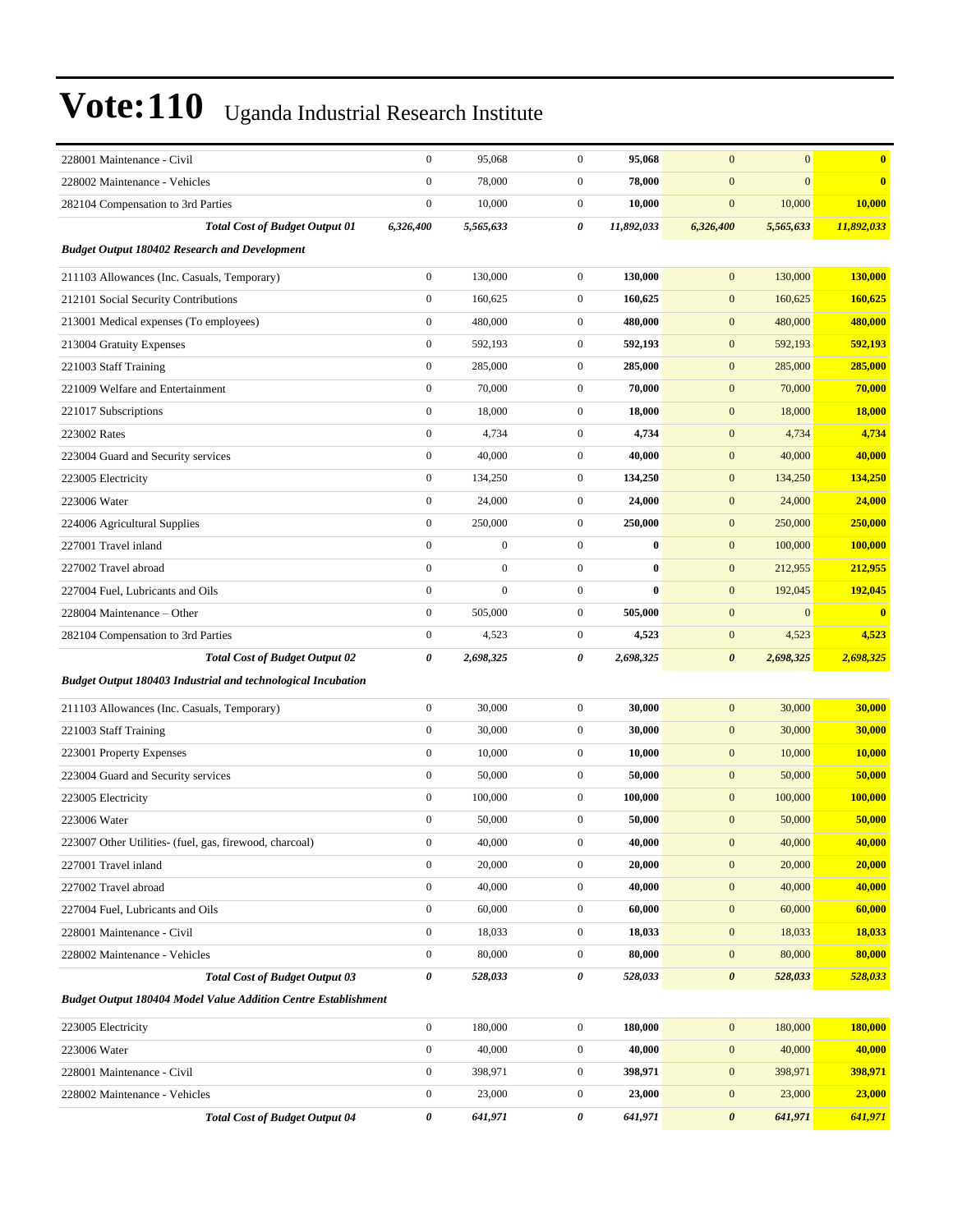| <b>Budget Output 180405 Facility Repair and Maintenance</b>                     |                  |                |                  |              |                       |                       |                         |
|---------------------------------------------------------------------------------|------------------|----------------|------------------|--------------|-----------------------|-----------------------|-------------------------|
| 223007 Other Utilities- (fuel, gas, firewood, charcoal)                         | $\boldsymbol{0}$ | 110,000        | $\mathbf{0}$     | 110,000      | $\boldsymbol{0}$      | 110,000               | 110,000                 |
| 228001 Maintenance - Civil                                                      | $\mathbf{0}$     | 60,000         | $\mathbf{0}$     | 60,000       | $\mathbf{0}$          | 60,000                | 60,000                  |
| 228003 Maintenance - Machinery, Equipment & Furniture                           | $\boldsymbol{0}$ | 830,000        | $\overline{0}$   | 830,000      | $\mathbf{0}$          | 830,000               | 830,000                 |
| <b>Total Cost of Budget Output 05</b>                                           | 0                | 1,000,000      | 0                | 1,000,000    | $\boldsymbol{\theta}$ | 1,000,000             | 1,000,000               |
| <b>Budget Output 180406 Industrial Skills Development and Capacity Building</b> |                  |                |                  |              |                       |                       |                         |
| 224004 Cleaning and Sanitation                                                  | $\boldsymbol{0}$ | 70,000         | $\mathbf{0}$     | 70,000       | $\mathbf{0}$          | 70,000                | 70,000                  |
| 224005 Uniforms, Beddings and Protective Gear                                   | $\boldsymbol{0}$ | 30,000         | $\overline{0}$   | 30,000       | $\mathbf{0}$          | 30,000                | 30,000                  |
| 227004 Fuel. Lubricants and Oils                                                | $\mathbf{0}$     | $\mathbf{0}$   | $\mathbf{0}$     | $\bf{0}$     | $\mathbf{0}$          | 197,955               | 197,955                 |
| 228001 Maintenance - Civil                                                      | $\overline{0}$   | $\overline{0}$ | $\boldsymbol{0}$ | $\bf{0}$     | $\boldsymbol{0}$      | 297,045               | 297,045                 |
| 228002 Maintenance - Vehicles                                                   | $\boldsymbol{0}$ | 5,000          | $\boldsymbol{0}$ | 5,000        | $\boldsymbol{0}$      | 5,000                 | 5,000                   |
| 228004 Maintenance – Other                                                      | $\mathbf{0}$     | 495,000        | $\mathbf{0}$     | 495,000      | $\mathbf{0}$          | $\mathbf{0}$          | $\overline{\mathbf{0}}$ |
| <b>Total Cost of Budget Output 06</b>                                           | $\theta$         | 600,000        | 0                | 600,000      | $\boldsymbol{\theta}$ | 600,000               | 600,000                 |
| Budget Output 180407 Technology, Innovation, Transfer and Development           |                  |                |                  |              |                       |                       |                         |
| 223005 Electricity                                                              | $\boldsymbol{0}$ | 150,000        | $\mathbf{0}$     | 150,000      | $\mathbf{0}$          | 150,000               | 150,000                 |
| 224005 Uniforms, Beddings and Protective Gear                                   | $\boldsymbol{0}$ | 15,000         | $\boldsymbol{0}$ | 15,000       | $\mathbf{0}$          | 15,000                | 15,000                  |
| 228001 Maintenance - Civil                                                      | $\mathbf{0}$     | $\mathbf{0}$   | $\boldsymbol{0}$ | $\bf{0}$     | $\boldsymbol{0}$      | 23,000                | 23,000                  |
| 228002 Maintenance - Vehicles                                                   | $\mathbf{0}$     | $\overline{0}$ | $\mathbf{0}$     | $\bf{0}$     | $\mathbf{0}$          | 242,000               | 242,000                 |
| 228003 Maintenance – Machinery, Equipment & Furniture                           | $\boldsymbol{0}$ | 335,000        | $\boldsymbol{0}$ | 335,000      | $\mathbf{0}$          | 70,000                | 70,000                  |
| <b>Total Cost of Budget Output 07</b>                                           | $\pmb{\theta}$   | 500,000        | $\theta$         | 500,000      | $\boldsymbol{\theta}$ | 500,000               | 500,000                 |
| Budget Output 180408 Popularization of research and technologies                |                  |                |                  |              |                       |                       |                         |
| 221005 Hire of Venue (chairs, projector, etc)                                   | $\boldsymbol{0}$ | 6,000          | $\mathbf{0}$     | 6,000        | $\mathbf{0}$          | 6,000                 | 6,000                   |
| 221011 Printing, Stationery, Photocopying and Binding                           | $\mathbf{0}$     | 58,000         | $\mathbf{0}$     | 58,000       | $\boldsymbol{0}$      | 57,999                | 57,999                  |
| <b>Total Cost of Budget Output 08</b>                                           | 0                | 64,000         | 0                | 64,000       | $\boldsymbol{\theta}$ | 63,999                | 63,999                  |
| <b>Total Cost Of Outputs Provided</b>                                           | 6,326,400        | 11,597,961     | $\bf{0}$         | 17,924,361   | 6,326,400             | 11,597,961            | 17,924,361              |
| <b>Arrears</b>                                                                  | Wage             | Non Wage       | AIA              | <b>Total</b> | Wage                  | Non Wage              | <b>Total</b>            |
| <b>Budget Output 180499 Arrears</b>                                             |                  |                |                  |              |                       |                       |                         |
| 321612 Water arrears(Budgeting)                                                 | $\boldsymbol{0}$ | 62,258         | $\boldsymbol{0}$ | 62,258       | $\mathbf{0}$          | $\mathbf{0}$          | $\bf{0}$                |
| 321614 Electricity arrears (Budgeting)                                          | $\mathbf{0}$     | 543,972        | $\overline{0}$   | 543,972      | $\mathbf{0}$          | $\overline{0}$        | $\bf{0}$                |
| <b>Total Cost of Budget Output 99</b>                                           | 0                | 606,230        | 0                | 606,230      | $\boldsymbol{\theta}$ | $\boldsymbol{\theta}$ | $\boldsymbol{\theta}$   |
| <b>Total Cost Of Arrears</b>                                                    | $\bf{0}$         | 606,230        | $\bf{0}$         | 606,230      | $\bf{0}$              | $\bf{0}$              | $\bf{0}$                |
| <b>Total Cost for Department 01</b>                                             | 6,326,400        | 12,204,191     | $\bf{0}$         | 18,530,592   | 6,326,400             | 11,597,961            | 17,924,361              |
| <b>Total Excluding Arrears</b>                                                  | 6,326,400        | 11,597,961     | $\mathbf{0}$     | 17,924,361   | 6,326,400             | 11,597,961            | 17,924,361              |
|                                                                                 |                  |                |                  |              |                       |                       |                         |

*Development Budget Estimates*

#### **Project 1598 Retooling of Uganda Industrial Research Institute**

| Thousand Uganda Shillings                                                          | 2021/22 Draft Estimates<br>2020/21 Approved Budget |              |            |              |                               |                       |                                  |  |  |
|------------------------------------------------------------------------------------|----------------------------------------------------|--------------|------------|--------------|-------------------------------|-----------------------|----------------------------------|--|--|
| <b>Capital Purchases</b>                                                           | <b>GoU Dev't External Fin</b>                      |              | <b>AIA</b> | <b>Total</b> | <b>GoU</b> Dev't External Fin |                       | <b>Total</b>                     |  |  |
| <b>Budget Output 180472 Government Buildings and Administrative Infrastructure</b> |                                                    |              |            |              |                               |                       |                                  |  |  |
| 312101 Non-Residential Buildings                                                   | 900,000                                            | $\mathbf{0}$ |            | 900,000      | $\Omega$                      | $\overline{0}$        | $\mathbf{0}$                     |  |  |
| <b>Total Cost Of Budget Output 180472</b>                                          | 900,000                                            | 0            | 0          | 900.000      | $\theta$                      | $\boldsymbol{\theta}$ | $\overline{\boldsymbol{\theta}}$ |  |  |
| Budget Output 180476 Purchase of Office and ICT Equipment, including Software      |                                                    |              |            |              |                               |                       |                                  |  |  |
| 312203 Furniture & Fixtures                                                        | 160,000                                            | $\Omega$     |            | 160,000      | $\Omega$                      | $\Omega$              | $\mathbf{0}$                     |  |  |